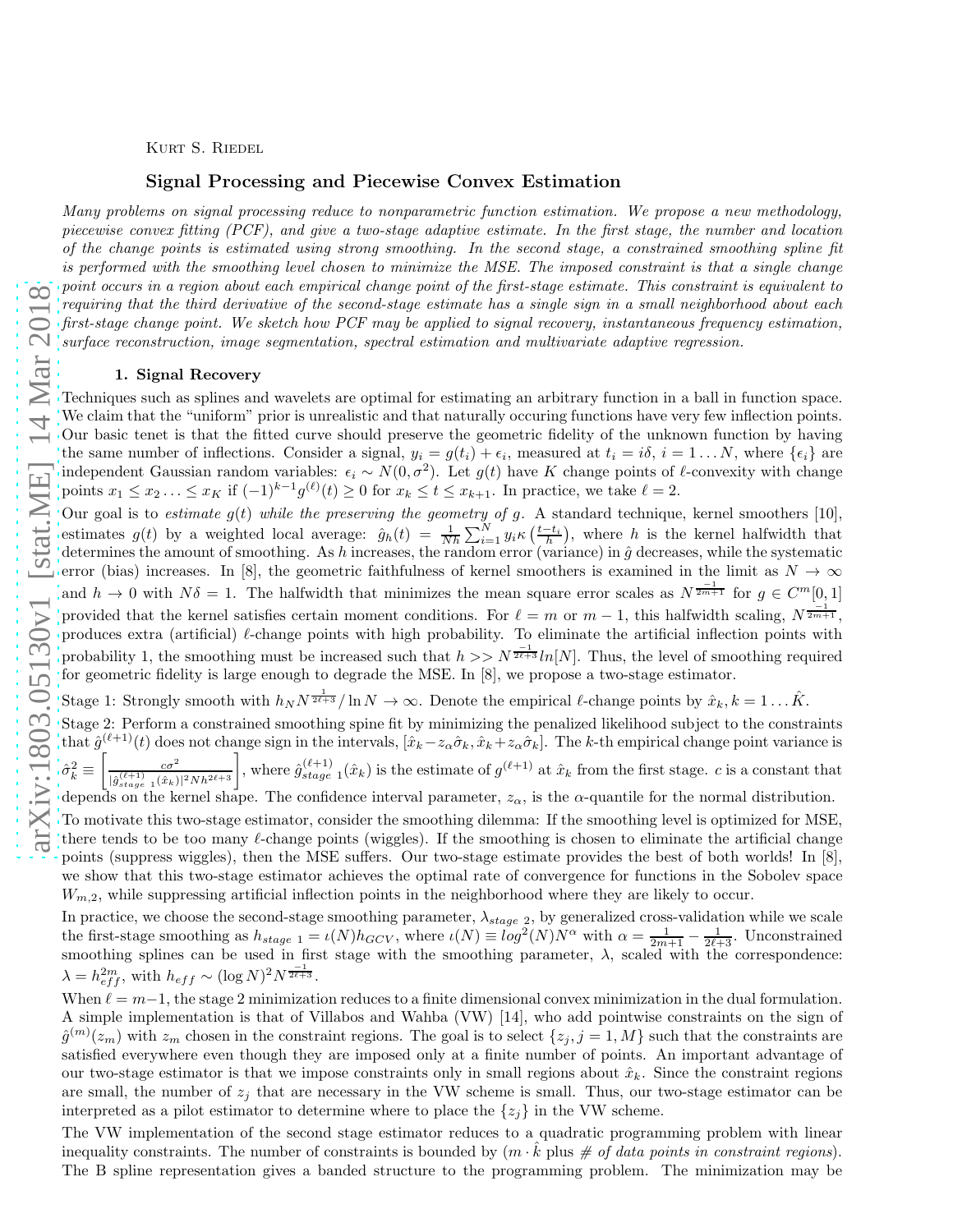solved exactly using "active set" methods in quadratic programming or may be solved approximately using projected successive over-relaxation (PSOR) iterations. The PSOR method uses the band structure of convexity constraints while active set programs require modification to take advantage of the tridiagonal structure. In both cases, the dual formulation is easier to implement since positivity constraints are substituted for inequality constraints.

## 2. Adaptive regression splines

An alternative to smoothing splines is adaptive regression splines [3]. At each step, a new knot is added to the fit. The number and locations of the new knots are chosen by minimizing a Loss of Fit (LoF) function,  $d_N(\hat{f}, \{y_i\})$ . Let  $\hat{\sigma}^2$  be a measure of the average residual error:  $\hat{\sigma}^2(\hat{f}, \{y_i\}) = \frac{1}{N\sigma^2} \sum_{i=1}^N [y_i - \hat{f}(t_i)]^2$ , or its  $L_1$  analog. Typical discrepancy functions are

$$
d_N(\hat{f}, \{y_i\}) = \hat{\sigma}^2 / [1 - (\gamma_1 p + m) / N] \quad \text{and} \quad d^B(\hat{f}, \{y_i\}) = \hat{\sigma}^2 [1 + (\gamma_2 p + m) \ln(N) / N] \quad , \tag{1}
$$

where p is the number of knots in the fit and m is the spline degree. Friedman proposed  $d_N^F$  with a default value of  $\gamma_1 = 3$ , while  $d^B$  is the Bayesian/Schwartz information criterion when  $\gamma_2 = 1$ . For a nested family of models,  $\gamma_2 = 1$  is appropriate while  $\gamma_2 = 2$  corresponds to a nonnested family with  $2\binom{N}{K}$  candidate models at the k<sup>th</sup> level [2]. In very specialized settings in regression theory and time series, it has been shown that LoF functions like  $d_N^F$ are asymptotically efficient while those like  $d_N^B$  are asymptotically consistent. In other words, using  $d_N^F$ -like criteria will asymptotically minimize the expected error at the cost of not always yielding the correct model. In contrast, the Bayesian criteria will asymptotically yield the correct model at the cost of having a larger expected error.

Our goal is to consistently select the number of convexity change points and efficiently estimate the model subject to the change point restrictions. Therefore, we propose the following new LoF function:

$$
PCIC = \sigma^2(\hat{g}, \{y_i\}) \left[ \frac{1 + \gamma_2 K \ln(N)/N}{1 - (\gamma_1 p + m)/N} \right]
$$
\n
$$
\tag{2}
$$

where K is the number of convexity change points and  $p$  is the number of knots. PCIC stands for Piecewise Convex Information Criterion. In selecting the positions of the K change points, there are essentially  $2\binom{N}{K}$  possible combinations of change point locations if we categorize the change points by the nearest measurement location. Thus, our default values are  $\gamma_1 = 3$  and  $\gamma_2 = 2$ .

We motivate PCIC: to add a change point requires an improvement in the residual square error of  $O(\sigma^2 \ln(N))$ , which corresponds to an asymptotically consistent estimate. If the additional knot does not increase the number of change points, it will be added if the residual error decreases by  $\gamma_1 \sigma^2$ . Presently, PCIC is purely a heuristic principle. We conjecture that it consistently selects the number of change points and is asymptotically efficient within the class of methods which are asymptotically consistent with regards to convexity change points.

# 3. Instantaneous Frequency and Time-frequency representations

Much effort has been devoted to finding joint time-frequency representations of a signal whose frequency is being slowly modulated in time. The canonical example is a "chirp":  $y_i = \cos(at + bt^2)$ , where the instantaneous frequency is  $\omega_0(t) = a + 2bt$ . In [7], we proposed using the WKB (eikonal/geometric optics) representation for signals whose amplitude and frequency are being slowly modulated in time:

$$
y_t = A(\delta t) \cos \left[ \int_0^t \omega(\delta s) ds \right] + \epsilon_t ,
$$
  
where  $\epsilon_t$  is white noise and  $\delta$  is a small parameter. The characteristic time scale for amplitude and frequency

modulation is  $1/\delta$ . In [7], we propose estimating  $A(\delta t)$  and  $\omega(\delta t)$  using data adaptive kernel smoothers. The instantaneous frequency corresponds to a first derivative estimate. We represent the signal in the time-frequency plane as the curve,  $A(t, \hat{\omega}(t))$ . Since we expect the phase to be piecewise convex, we replace the adaptive kernel estimate of  $\cos[\phi(t)]$  with PC fitting. The circular statistics require a penalized likelihood functional of the form:

$$
\sum_{i=1}^{N} \left| \frac{y_i}{\hat{A}(t_i)} - \cos \left[ \int_0^{t_i} \hat{\omega}(s) ds \right] \right|^2 + \lambda \int |\hat{A}'''(t)|^2 + |\hat{\omega}''(t)|^2 dt \quad . \tag{4}
$$

Eq. (4) may also be used in for a smoothing spline fit without PC constraints. The first term in Eq. (4) differs from Katkovnik [4] by placing  $A(t)$  in the denominator instead of the numerator.

#### 4. Spectral Estimation

Consider a stationary time series,  $\{x_t\}$ , with an unknown spectral density,  $S(f)$ . A standard method to estimate  $S(f)$  is to multiply the data by a spectral window, compute the windowed periodogram, and then smooth the windowed periodogram or its logarithm with a data-adaptive kernel smoother or smoothing splines. In [11-13], we show that a better estimate replaces the single spectral window with a family of orthonormal spectral windows.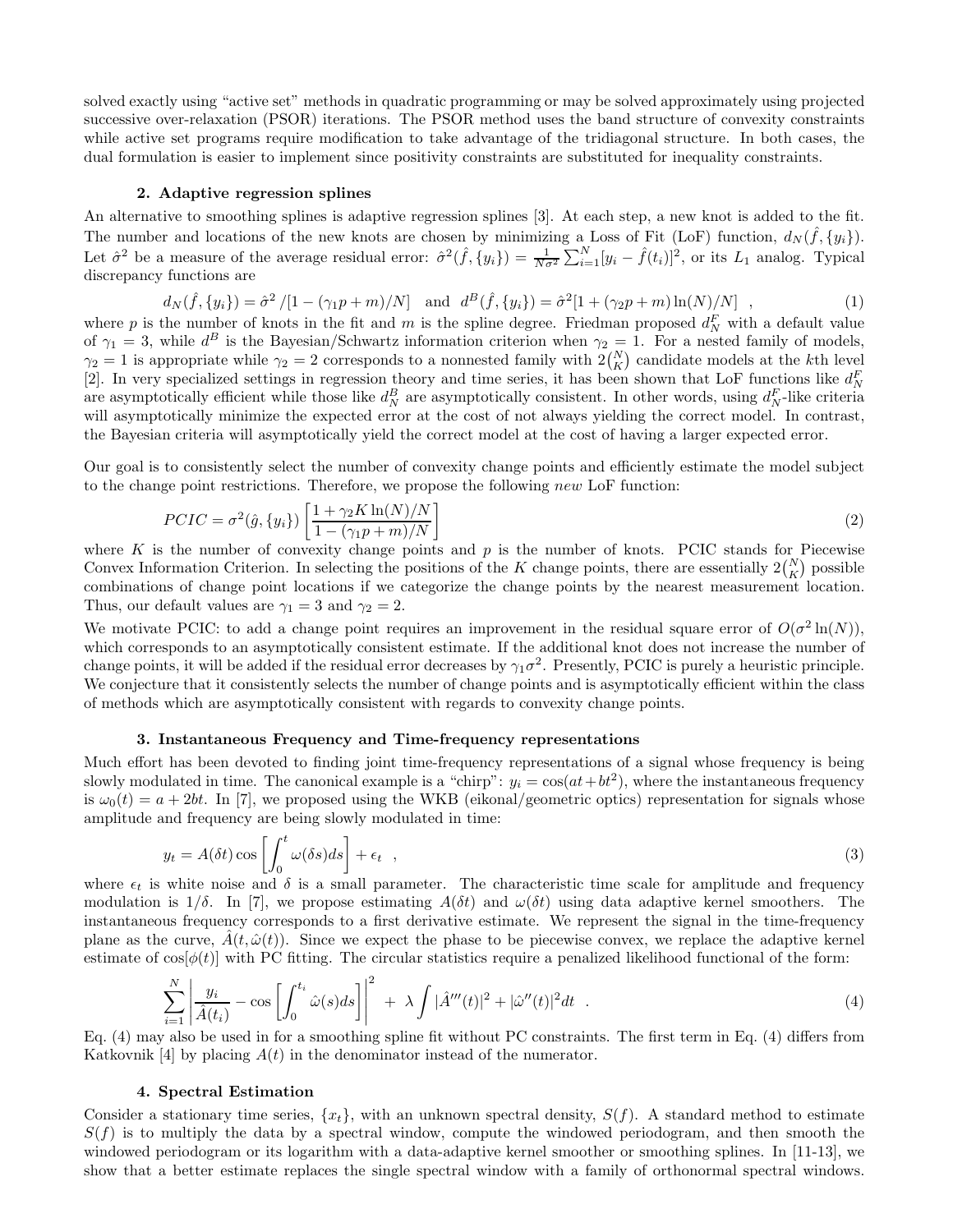The multiple window estimate reduces the broad band bias while making a variance stabilizing transformation of the log-periodogram. When we use the sinusoidal tapers of [11],  $v_t^{(k)} = \sqrt{\frac{2}{N-1}}$  $\frac{2}{N+1}\sin\left(\frac{kt}{N+1}\right)$ , the multi-window estimate reduces to

$$
\hat{S}_{MW}(f) = \frac{\Delta}{K} \sum_{k=1}^{K} |y(f + k\Delta) - y(f - k\Delta)|^2 , \text{ where } \Delta = 1/(2N + 2). \tag{5}
$$

From [12], we recommend  $K = (N/2)^{8/15}$ . Instead of kernel smoothing  $\ln[\hat{S}_{MW}(f)]$ , we now advocate using the two-stage piecewise convex fitting procedure. Piecewise convex fitting should prove particularly advantageous to spectral estimation because it will suppress the  $1/N$  oscillations that arise from discrete time sampling.

# 5. Additive Models, Projection Pursuit and MARS

Many classes of models attempt to fit multi-dimensional functions as sums of one-dimensional functions. In each case, we can replace the standard nonparametric estimation methods with piecewise convex fitting. Additive growth curve models [9] fits models of the form  $g(t, x_1 ... x_m) = f_0(t) + \sum_{j=1}^m \overline{f}_j(t)x_j$ , where the  $x_j$  are determined by smooth splines (old method) or PC fitting (new method). The back fitting algorithm (corresponding to the Gauss-Seidel iteration) may be used to PC fit the  $f_j$  iteratively. The same remarks apply to projection pursuit [3]. In MARS (multivariate adaptive regression splines), a sum of products form:  $f(x_1, x_2...x_m) = \sum_{j,j'=1}^{M} g_j(x_j) h_j(x'_j)$ is assumed. The knots are placed adaptively, in our case using PCIC (2).

## 6. Robust Estimation

At present, our understanding of the statistics of false inflection points is limited to Gaussian errors and linear estimators. In practice, it is often advantageous to replace both the residual errors and the penalty function with more robust analogs:  $\sum_{i=1}^{N} |y_i - \hat{g}(t_i)|^{q_1} + \tilde{\lambda} \int |\hat{g}^{(m)}(t)|^{q_2} dt$ , where  $1 \leq q_i \leq 2$ . Representation and duality theorems are given in [8] for  $q_j > 1$ . A heuristic scaling shows that the effective halfwidth of the robustified function satisfies  $h_{eff} \sim [\lambda] f^{(m)}(t)|^{q_2-2}]^{\frac{1}{2m}}$ . The bias error scales as  $g^{(m)}(t) h_{eff}^m$  while the "variance" is proportional to  $1/N h_{eff}$ . The halfwidth that minimizes the MISE scales as  $h_{eff} \sim N^{\frac{-1}{2m+1}}$ , while the halfwidth to eliminate false change points of  $g^{(\ell)}$  with asymptotic probability one satisfies  $h_{cr}N^{\frac{-1}{2\ell+3}} \to \infty$ . The optimal variable halfwidth kernel smoother has a kernel halfwidth proportional to  $|f^{(m)}|^{\frac{-2}{2m+1}}$ . For  $1 \leq q_2 \leq 2$ , the effective halfwidth of the robustified function automatically reduces the halfwidth in regions of large  $|f^{(m)}(t)|$  just like a variable halfwidth smoother. When  $q_1 = q_2 = 1$ , the problem reduces to a linear programming problem for each predetermined set of constraints.

### 7. Image Segmentation

Image segmentation divides a digital picture into similar regions for further processing. The Mumford-Shah (MS) algorithm assumes that the image is piecewise constant, and that the boundaries of the regions are unknown [5]. The region boundaries are determined by minimizing the sum of the residual square fit error plus a penalty term proportional to the length of the boundary. If the boundary is parameterized as  $\mathbf{x}(s)$ , the penalty term is the total variation of  $\mathbf{x}(s)$ . We suggest modifying the MS algorithm by replacing the total variation penalty with a piecewise convex constrained fit using a robustified penalty function such as the  $L_1$  integral of the boundary curvature. When using the PCIC  $(2)$ , we use the arclength divided by the grid spacing as a proxy for N, the number of data points.

#### 8. Response Surface Estimation

We seek to estimate a smooth function,  $g(x_1, x_2)$ , given N noisy measurements. The two dimensional analog of PC fitting is to divide the plane into regions where the Gaussian curvature (or more simply  $\Delta f$ ) has a single sign. The boundaries between regions of positive and negative Gaussian curvature are free boundaries, which we require to be PC. In the first stage of the fit, we use a penalty function of the form  $\lambda \int |\Delta^{m/2} g|^2$ , where we require that  $\lambda_N^{1/2m}$  >>  $log(N)N^{\frac{-1}{2\ell+4}}$ . This scaling is heuristic since the statistics of false zeros of  $\Delta^{\ell/2}\hat{g}$  are unknown, as is the critical scaling of the smoothing parameter that avoids extra regions of incorrectly specified curvature. To answer these issues, a two-dimensional analog of the Cramer-Leadbetter formula is necessary.

In the second stage, we suggest imposing constraints on the sign of  $\partial_{normal}\Delta^{\ell/2}\hat{g}$  near the first-stage convexity boundaries. The stage 2 convexity boundaries,  $(x(s), y(s))$ , are free and need to be fit using a penalty function plus PC constraints on the curve shape. The numerical implementation appears tricky with a need for some elliptic analog of front tracking. Overall, the two-dimensional problem appears very challenging from both theoretical and numerical perspectives. Basic issues such as replacing  $\partial_{normal}\Delta^{\ell/2}\hat{g}$  with geometric invariants have not been addressed.